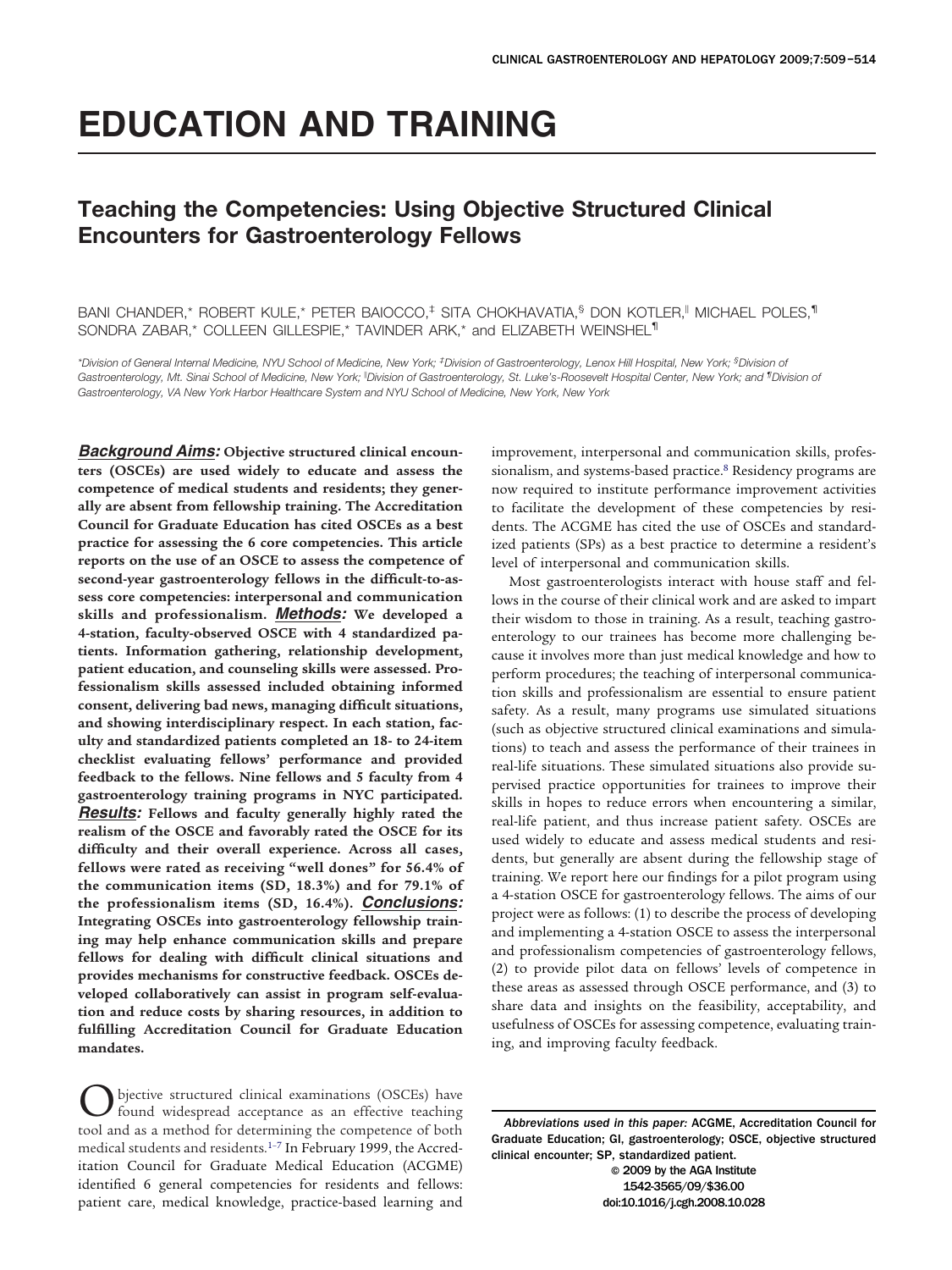# **Methods**

## *Participants*

Nine fellows and 5 faculty members from 4 gastroenterology (GI) training programs in New York City participated. This study was approved by the New York University School of Medicine Institutional Review Board. The scores for each fellow were de-identified and linked only to the school/training program of each fellow. Each participating program contributed \$100 per fellow to cover the cost of the SP's lunch and program supplies.

# *Objective Structured Clinical Encounter Station Development and Implementation*

A set of 4 clinical cases were developed to assess key communication and professionalism skills relevant to gastroenterology. All 4 cases were adapted from previously used cases in medical, surgical, and emergency medicine residents and reviewed by local gastroenterologists for realism, content, and difficulty level.

**Informed consent.** The fellows were required to obtain informed consent for a colonoscopy from a patient who had a history of chronic ulcerative colitis and whose risks and consequences of bowel perforation were increased.

**Breaking bad news.** The fellows were asked to break bad news to a patient. They were required to inform a patient who presented for a screening colonoscopy that they had colon cancer requiring surgical resection.

**Medical complication.** The fellows were required to discuss a complication, in which the fellow had perforated a patient's bowel performing a colonoscopy.

**Transfer to surgery.** The fellow was required to transfer a case to the surgical service by persuading an "obnoxious" surgical resident that a complex patient with multiple medical problems and probable bowel ischemia needed to be on their surgical service. The fellows' ability to maintain a professional relationship with the surgical resident was assessed.

Actors who have participated previously as SPs were hired for 3 scenarios, and a surgical resident was hired to perform the surgical resident role. The SPs were trained for an hour with scripts and role-play to standardize their case portrayals and resident ratings. The same SP and surgical resident were seen by all fellows. Four GI training programs in New York City were invited to participate and provided both faculty observers ( $n =$ 5) and their second-year fellows ( $n = 9$ ). Faculty raters spent 1 hour reviewing the checklists and standardizing their ratings.

# *Measures*

We defined our interviewing competencies and professionalism skills through literature review, consultation with performance-based assessment experts (S.Z.), and GI fellowship program directors (S.C., P.B., D.K., and E.W.). The major domains of interest were communication and professionalism. In particular, the communication competencies assessed included data gathering (eg, elicited your story using appropriate questions), relationship development (eg, communicated concern or intention to help), and patient education/counseling (eg, provided clear explanations/information). The same 11 generic communication behaviors were assessed across all cases. Specific professionalism skills were assessed across 2 to 3 cases and included delivering bad news (eg, prepared the patient to receive

bad news, assessed the patient's readiness to receive news, gave the patient an opportunity to respond), accountability (eg, took responsibility for the situation), managing a difficult situation (eg, maintained professionalism by controlling emotions, avoided assigning blame), and showing interdisciplinary respect (eg, showed respect toward the surgeon, acknowledged their own role, and understood hospital guidelines). These core areas were assessed using a behaviorally anchored checklist that has been used previously with medical, emergency medicine, and surgical residents and has shown both minimum reliability (internal consistency and inter- and intrarater reliability) and convergent and predictive validity.9,10 The communications portion of the checklist is included in Figure 1.

The communication and professionalism checklist items are rated on a 3-point scale of "not done" (the fellow did not perform that task at all), "partly done" (the fellow attempted the task but did not do it correctly), and "well done" (the fellow performed the task correctly). To set high standards for competence, scores were calculated as a percentage of "well done."

Fellows had 15 minutes to perform each scenario. Faculty observers and SPs independently completed the OSCE checklist immediately after each encounter and then had 5 minutes to give verbal feedback to the fellows. Report cards summarizing individual performance in comparison with all fellows were generated to provide fellows with data-based individualized feedback (Figure 2).

After completing the OSCE, fellows and faculty completed a 5-item questionnaire that addressed the case difficulty and educational value of the experience.

# *Statistical Analysis*

Statistical analysis was performed using Epidata software and Statistical Package for the Social Sciences (SPSS Inc, Chicago, IL) version 15.0. For this pilot study, only descriptive statistics (means and standard deviations) are reported. OSCE scores are calculated as the percentage of receiving a score of well done. Post-OSCE questionnaire ratings are reported as means on a 5-point scale. Cronbach alphas were calculated to assess the internal consistency of items across cases (and SP raters) and between SP and faculty raters.

# **Results**

Scores derived from the checklist met minimum standards for reliability (Cronbach alpha  $> 0.65$  for overall and subdomain scores across cases; agreement between SP and faculty was moderate-to-strong: Cronbach alpha  $= 0.66$  for professionalism and  $= 0.84$  for communication skills).

The communication skills scores were based on information gathering, relationship development, and patient education as presented as the percentage of items that fellows' were rated as having received a rating of well done. The percentage of welldone items for communication and professionalism by case and overall across cases is presented in Table 1. The overall mean communication score across all the fellows was 56.4% (SD, 18.3%). Fellows received more well-done ratings for relationship development (58.0%; SD, 20.5%) and information gathering (64.7%; SD, 13.3%) communication items than they did for education and counseling (46.2%; SD, 26.2%). Performance varied across cases with fellows generally performing worse in the more interpersonally challenging cases, namely the medical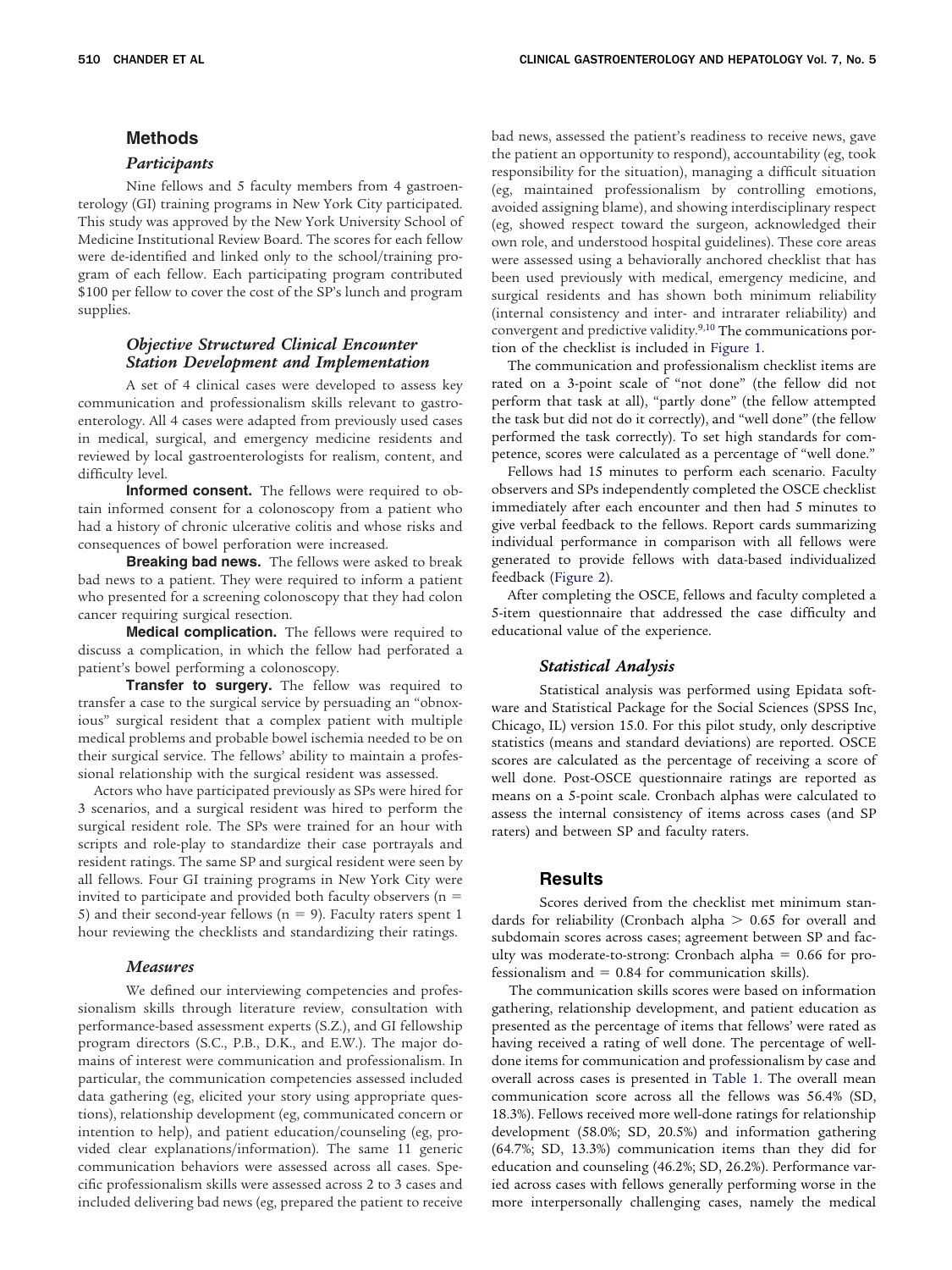Figure 1. Sample checklist: interpersonal and communication skills.

complication and breaking bad news cases, than in the informed consent and transfer to surgery cases. Fellows achieved a rating of well done in 79.1% (SD, 16.4%) of the professionalism items; however, scores differed by specific domains of professionalism. For example, fellows scored highest in managing

difficult situations (83.2%; SD, 23.8%) and in showing interdisciplinary respect (67.6%; SD, 26.5%). Scores in the area of delivering bad news suggested room for improvement, with residents on average correctly performing only 30.6% of the specific skills for delivering bad news (SD, 25.1%).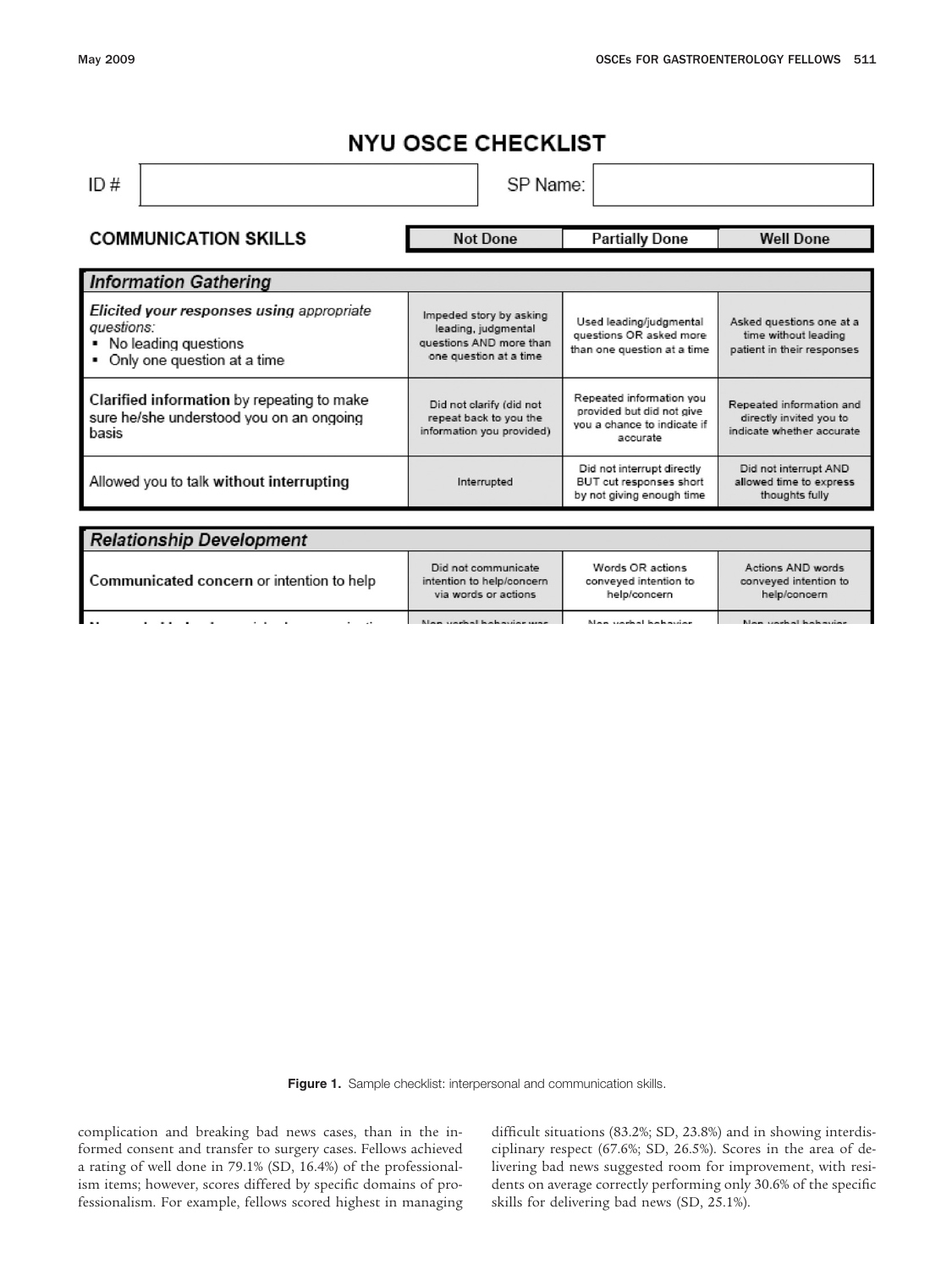#### **GI Fellows Report Card**

The charts below provide data on your competence in professionalism as measured by skills specific to the four cases in the OSCE. Scores are based on the % of items for which you received full credit (well done vs. not or partly done on the OSCE checklist). Your scores are represented by the black bars and the mean scores of all fellows are represented by the gray bars. Error bars represent +/-1 Std Dev - if you scored below the lower limit of the error bar, your performance places you, approximately, in the bottom third of the cohort of fellows and if you scored above the upper limit of the error bar, your performance places you, approximately, in the top third. Your scores are also reported for individual cases so you can see how your performance varied across cases. Scores reflecting your Interpersonal and communication skills are reported on the next page.

#### **Case Specific Skills**



**Figure 2.** Sample report card.

Report cards were generated that showed how each individual fellow performed on the core skills in comparison with all the other fellows who participated in the OSCE. Scores also were provided across cases where relevant to showcase strengths or weaknesses related to specific content and/or clinical challenges. These report cards helped to give fellows (and program faculty) a more nuanced and finely grained picture of their specific skills across scenarios.

Fellow and faculty ratings of their experience of the OSCE suggest that they valued the experience. Their average agreement that the OSCE was a fair assessment of their skills was 4.1 (SD, 0.9) for fellows and 4.3 (SD, 0.9) for faculty on a 5-point scale ( $1 =$  strongly disagree and  $5 =$  strongly agree). The OSCE received high marks for its realism from both faculty and fellows and its difficulty level was rated as just about in the middle (mean, 3.3; SD, 0.7) between 1 (overly simple) and 5 (overly difficult). Both fellows and faculty rated their overall experience as quite good, especially the faculty (mean, 4.5; SD, 0.6) (fellows' mean, 4.1; SD, 0.6; both on a 5-point scale,  $1 =$ poor to  $5 =$  excellent) (Table 2).

# **Discussion**

In the past decade, the ACGME launched a staged implementation of the core competencies in which, initially, programs were expected to accept these broad headings and to develop curricula to teach each component to their fellows. After this, programs were expected to assess the impact of these curricular changes and ultimately to show programmatic improvements based on their predetermined outcome measures. Each of the 4 training programs that participated in the OSCE went about this in a different way. Our purpose was not to explore individual program teaching methods, but to assess fellows' performances in a standardized way and to provide this information to all of the participating programs.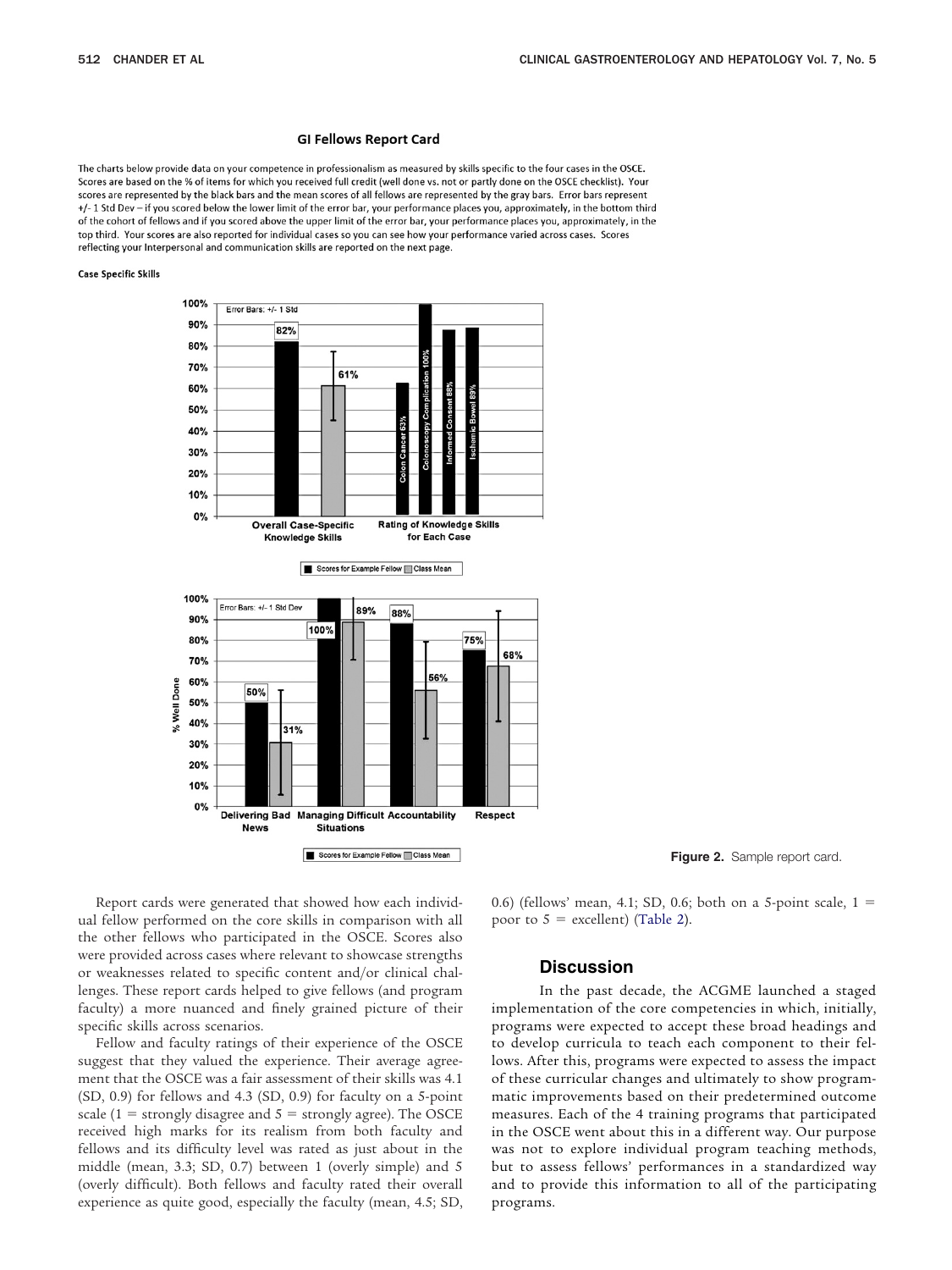| Competency                             | Medical complication,<br>mean (SD) | Breaking bad news.<br>mean (SD) | Informed consent.<br>mean (SD) | Transfer to surgery.<br>mean (SD) | Overall mean<br>(SD) |
|----------------------------------------|------------------------------------|---------------------------------|--------------------------------|-----------------------------------|----------------------|
| Interpersonal and communication skills |                                    |                                 |                                |                                   |                      |
| Relationship development               | 36.7% (45.8%)                      | 51.1% (22.6%)                   | 75.6% (24.0%)                  | 74.1% (14.7%)                     | 58.0% (20.5%)        |
| Information gathering                  | 40.0% (54.8%)                      | 61.1% (18.2%)                   | 70.4% (11.1%)                  | 70.4% (11.1%)                     | 64.7% (13.3%)        |
| Education and counseling               | 33.3% (44.1%)                      | 14.8% (24.2%)                   | 81.5% (24.2%)                  | 55.6% (36.3%)                     | 46.2% (26.2%)        |
| Overall                                | 36.6% (50.0%)                      | 42.4% (15.8%)                   | 76.4% (11.6%)                  | 66.7% (17.3%)                     | 56.4% (18.3%)        |
| Professionalism                        |                                    |                                 |                                |                                   |                      |
| Managing difficult situations          |                                    | 77.8% (36.3%)                   |                                | 88.9% (22.0%)                     | 83.2% (23.8%)        |
| Delivering bad news                    | 38.9% (41.7%)                      | 18.8% (11.6%)                   |                                |                                   | 30.6% (25.1%)        |
| Accountability                         | 37.0% (42.3%)                      | 48.9% (26.7%)                   |                                | 80.6% (20.8%)                     | 56.0% (23.1%)        |
| Interdisciplinary respect              | 33.3% (50.0%)                      |                                 |                                | 79.6% (26.1%)                     | 67.6% (26.5%)        |
| Overall                                | 36.4% (41.0%)                      | 48.5% (23.6%)                   | 75.8% (11.2%)                  | 81.0% (23.4%)                     | 79.1% (16.4%)        |

Table 1. OSCE Performance of Gastroenterology Fellows in Interpersonal and Communication and Professionalism Competencies ( $n = 9$ )

In comparison with most other OSCEs that have taken place in medical schools and residency programs, our program used the OSCE in a fellowship program. The OSCEs we designed were adapted to a more sophisticated level of fellows and were used not to assess history and physical examination skills, as has been used traditionally in medical schools and residency programs, but to assess interpersonal skills and professionalism. We have benefited greatly by our proximity to an Internal Medicine program that is well established in the use of OSCEs at New York University School of Medicine. There was generous sharing of educational materials, methodology, and expertise to help frame the cases and the behaviorally grounded checklists used to assess the fellows. Taking the cases to a higher level of complexity for fellows was educational for all because it was necessary to tease out the elements that made the cases more sophisticated. For example, in the informed consent case, the patient had ulcerative colitis and we believed it was necessary for the fellow to inform the patient of the risk of a total colectomy in the event of colonoscopic perforation.

Our pilot program OSCE was well received by both the fellows and faculty and yielded useful information for the participants: immediate specific feedback in the moment for the fellows, and report cards comparing the individual fellows with the group as a whole for the programs that participated. The report cards were useful because they provided the programs and the participating fellows not just feedback on the fellows' communication skills and professionalism, but also an opportunity for practice-based learning.

The limitations of this program were its nature as a pilot: the number of participants was small, and the training of the

Table 2. Fellow and Faculty Evaluation of the GI OSCE

| Ratings of GI OSCE                         | Mean (SD) of<br>fellows<br>$(n = 9)$ | Mean (SD)<br>of faculty<br>$(n = 5)$ |
|--------------------------------------------|--------------------------------------|--------------------------------------|
| Fair assessment <sup>a</sup>               | 4.1(.9)                              | 4.3(.9)                              |
| Realistic cases and scenarios <sup>a</sup> | 4.6(.5)                              | 4.5(.6)                              |
| Difficulty level <sup>b</sup>              | 3.1(.6)                              | 3.5(.6)                              |
| Overall experience <sup>c</sup>            | 4.1(.6)                              | 4.5(.6)                              |

 $a$ 5-point scale:  $1 =$  strongly disagree to  $5 =$  strongly agree.

*b*5-point scale:  $1 =$  overly simple to  $5 =$  overly difficult.

*c*5-point scale:  $1 =$  poor to  $5 =$  excellent.

faculty as raters was not as rigorous as some of the other OSCEs at our institution in that it was briefer and relied upon their experience as program directors who give feedback rather than a formal rater training program. We did learn a few things to improve it for the future—logistics, dressing patients in hospital gowns, and minor changes to the case details. The benefits of the program were the opportunity to observe our fellows perform in some challenging real-life scenarios and see how they compared with fellows from other programs. We believe that the collaboration was a good way to reduce costs and to add value to the event with the cross-program communication, fostering sharing of information and opening us to the possibilities of further faculty development. Our expectation is that as faculty members participate in more OSCEs, they will continue to learn better methods for giving specific feedback in the moment and that this will improve training program effectiveness in the future. We recognize that we must reassess the fellows after this program to see if there is a measurable and hopefully sustained improvement in their performance. Future OSCEs have been planned to assess that in addition to using the program for faculty development.

# **Conclusions**

We believe incorporating OSCEs, a validated method across the educational continuum, into fellowship programs provides an important opportunity to both teach and assess the competencies crucial to training programs in gastroenterology. Program reviews by the ACGME certainly will be looking for evidence that we are assessing the outcomes of our educational endeavors.

# **References**

- 1. Zyromski N, Staren E, Merrick H. Surgery residents' perception of the objective structured clinical examination (OSCE). Curr Surg 2003;60:533–537.
- 2. Merrick H, Nowacek G, Boyer J, et al. Comparison of the objective structured clinical examination within the performance of thirdyear medical students in surgery. Am J Surg 2000;179:286– 288.
- 3. Jain S, De Lisa J, Nadler S, et al. One program's experience of OSCE vs written board certification results. Am J Phys Med Rehabil 2000;79:462–467.